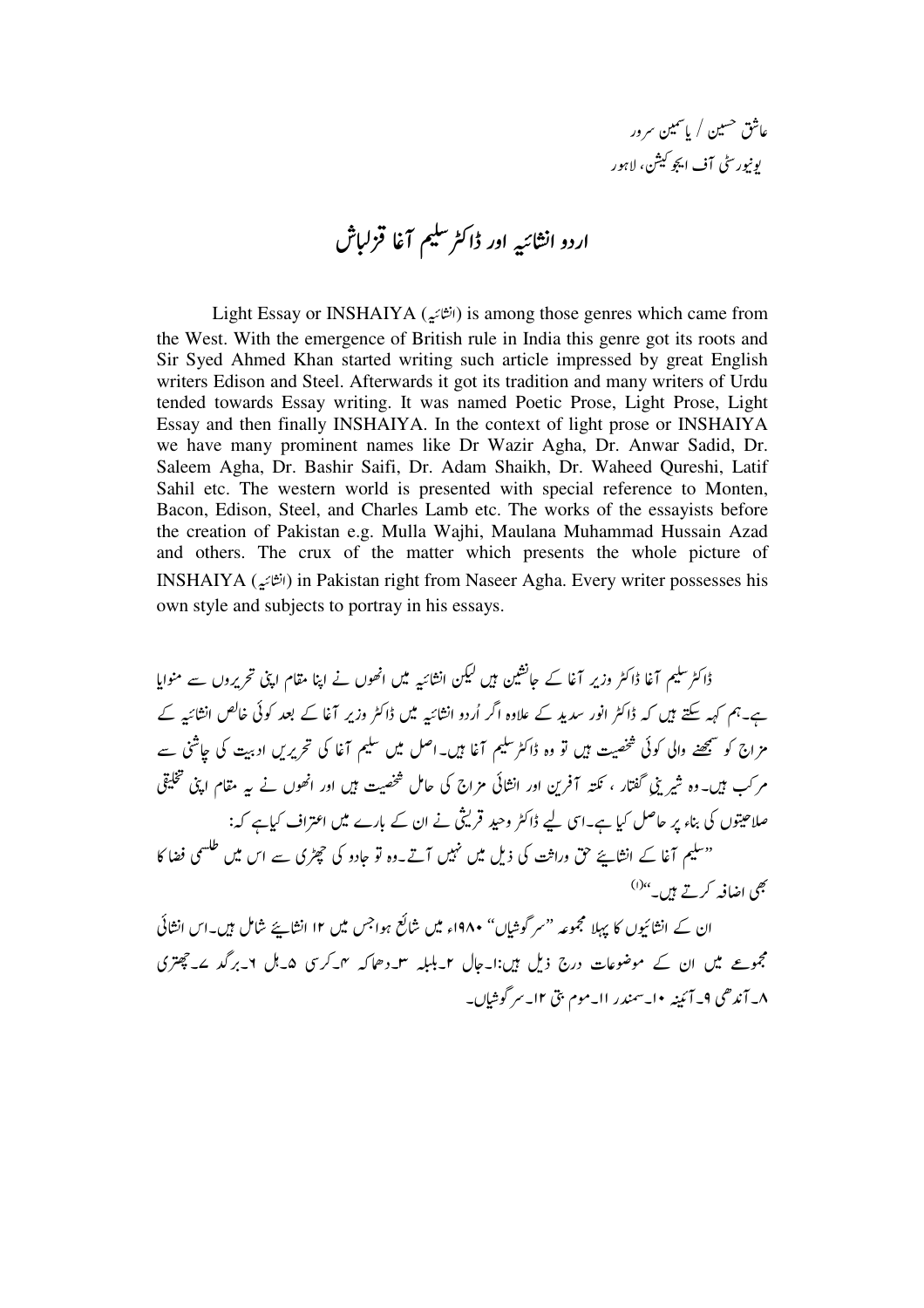حرف اڈل کے عنوان سے مشاق قمر کا دیباچہ اور حرف آخر کی صورت میں ڈاکٹر انور سدید کی تحریروں نے سلیم آغا کے انشائیہ نگاری کے فن پر استناد کی مہر ثبت کر دی ہے۔

"سر گوشاں"میں شامل انشائے پڑھتے ہوئے جو پہلا احساس ہوتا ہے وہ یہ ہے کہ سلیم آغا عموماً اشاء کو موضوع بناتے ہیں ان کے اررد گرد موجود اشاءِ مثلاً کریں، ہل، حچیتری ، موم بتی، حال، بلبلہ ، برگد، آئینہ وغیرہ حبیبی اشیاء علامات کی صورت اختیار کرتی ہیں اور انہیں سوچنے پر مجبور کرتی ہیں اور وہ خیال کی رو میں نئے نئے خیالات سے ایک نئے جہان معنی کی تفکیل کرتے ہیں۔ان کی ہہ معنی آفرینی قاری کو بھی سوچنے پر مجبور کرتی ہے۔وہ موضوع کو اپنی ذات کا کمس عطا کرکے اسے وسیع کائنات کے حوالے کر دیتے ہیں اور یوں ان کی سوچ کی لہر شعور کی صورت میں ہزاروں میلوں کا سفر اور سینکڑوں زمانوں کو عبور کر کے ایک مرتبہ پھر اسی موضوع کو اپنی گرفت میں لے لیتی  $\leftarrow$ 

ڈاکٹر سلیم آغا اپنی بات کا آغاز ایک معمولی اور غیر اہم سی بات سے کرتے ہیں اور ایپا محسوس ہو تا ہے کہ وہ <sup>کس</sup>ی ایک واقعہ یا شے سے متاثر ہو کر جذباتی انداز میں اپنے تاثرات کا اظہار کرنے والے ہیں لیکن جب ہم مزید آگے بڑھتے ہیں تو حیران رہ جاتے ہیں کہ ان کا معمولی اور غیر اہم نکتہ اپنی ذات میں بے پناہ معنویت اختیار کر لیتا ہے۔مگڑی کا جالا، گھر میں ایک عام مشاہدے کی بات ہے لیکن سلیم آغا جب اس پر نظر ڈالتے ہیں توانہیں اس کی صورت ایک ایسے سنہری جال کے مانند لگتی ہے جس میں کائنات اور کائنات کی ہر شے بری طرح حکڑی ہوئی محسوس ہوتی ہے۔اس صورت حال پر وہ بے اختیار کچھ اس طرح گویا ہوتے ہیں:

"معاً مجھے محسوس ہوا کہ یوری کائنات ایک سنہری جال میں اسپر ہے گر سوال ہہ ہے کہ زمان ومکان کے ستونوں سے بندھا ہوا جال کس کے لیے؟کیا یہ سارا جال صرف مجھے پھاننے کے لیے بنایا گیا ہے ؟کیا صرف مجھ؟ میرے اس سوال پر حصیت کا پکھا ذرا سا سمسایا اور اس کے تنیوں پر شریر بچوں کی طرح ایک دوسرے کے پیچھیے بھاگنے لگے پھر ان کی رفمار اتنی تیز ہو گئی کہ صرف ایک بگولا باقی رہ گیا اور یہ بگولہ ٹھنڈے کمس کی صورت حیجت سے اتر کر مجھ میں سایا چلا گیا۔اب نہ کوئی جال تھا اور نہ اس کے دھاگے۔مطلع صاف ہو جکا تھا۔''<sup>(۲)</sup>

مندرجہ بالا اقتباس میں ہم دیکھتے ہیں کہ ڈاکٹر سلیم آغا کس خوبصورتی سے ایک عام اور بظاہر غیر اہم چیز کواپنی گہری بصیرت سے ایک خیال افروز شاہکار کی صورت بخشتے ہیں۔وہ اپنے موضوعات کی متنوع جہات کونہایت خولی سے اعاطہ تحریر میں لاتے ہیں اسی لیے منور عثانی بھی سلیم آغاکے موضوعات کے حوالے سے یوں اظہار خیال کرتے ہیں: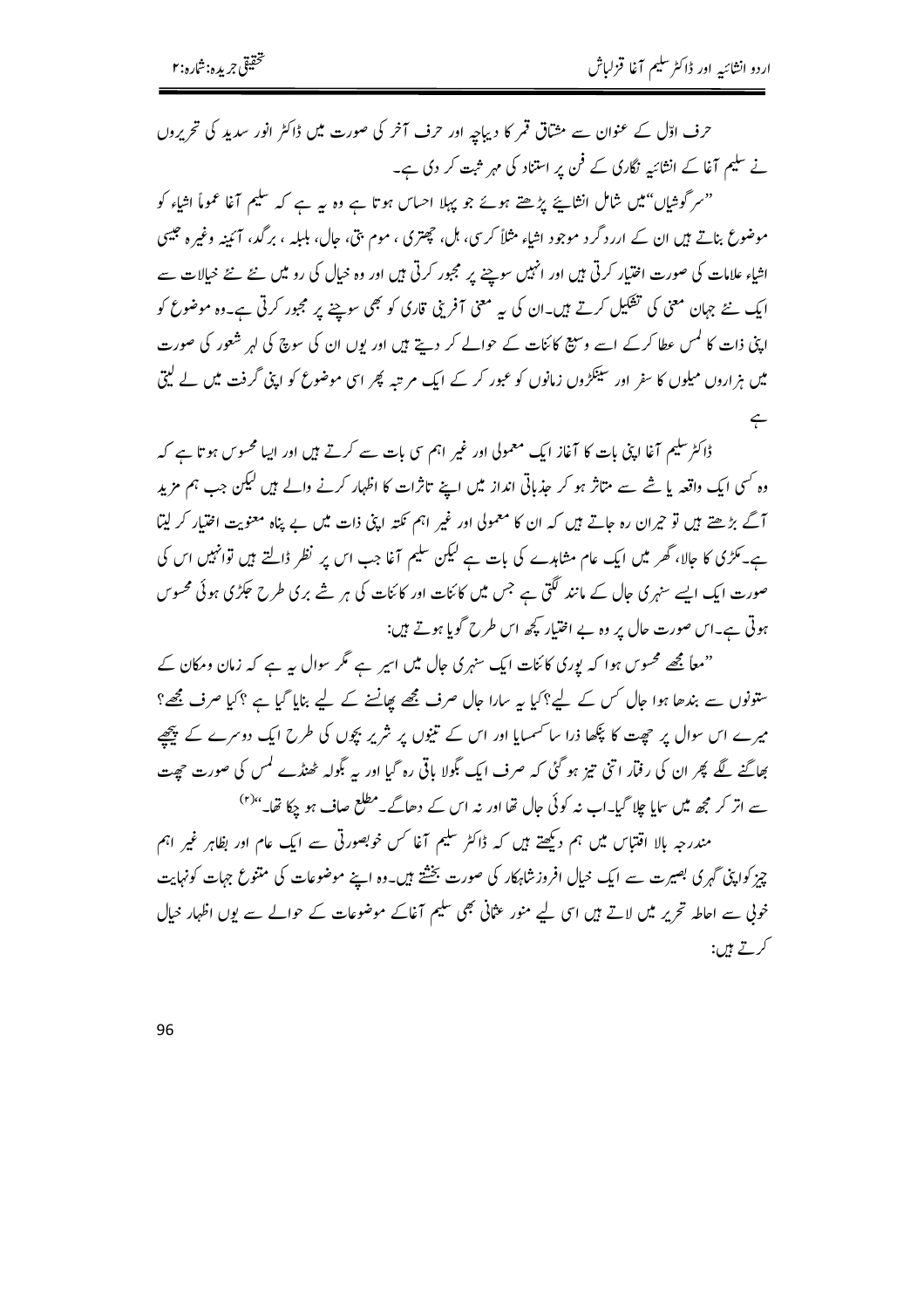۔" سلیم آغاموضوع کو عموماً جار طرح سے اپنے انشائی مشاہدے کے اعاطے میں لا کر ایک نئی منطق کی آبیاری کرتے ہیں:

- سب سے پہلے وہ یہ دیکھتے ہیں کہ موضوع کی ممکنہ صورتیں اور جہتیں کیا کیا ہیں۔۔۔۔۔اور یوں موضوع  $\overline{\phantom{0}}$ کی ہر حیثیت اور کیفیت ،اس کا ہر نام اور کام، خلق غدا کا اس سے ربط اور انحراف ،عموماً وضاحت کے ساتھ لیکن انشائی لب ولیجے میں سامنے آجا تا ہے۔
- پھر وہ یہ جاننے کی کو<sup>شش</sup> کرتے ہیں کہ ان کا موضوع ،معاملات خیرو شر سے کیا واسطہ اور رابطہ رکھتا  $-1$ ہے۔ماضی حال اور استقبال کے حوالے سے وہ موضوع کے اندر کا خیر اور شر ہی نہیں،اہل دنیا کا اس موضوع سے خیریاشر کا حامل "حسن سلوک "بھی انشایئے کے غیر رسمی اور غیر اصلاحی پیرائے میں بیان کر دیتے ہیں اور یوں ایک مشکل کام ان کے قلم سے آسانی وروانی انجام یا جاتا ہے۔
- پھر وہ موضوع کو اپنی ذات کے آئے اور اپنی ذات کو موضوع کے اعاطے میں رکھ کر دیکھتے ہیں۔ یہ متوالی  $-r$ سر گرمی سمجھی اپنی بہائو کو الگ تھلگ رکھتی ہے اور سمجھی (مذکورہ بالا) دیگر سرگرمیوں کی آب وتاب میں برقی رو کے مانند یہاں سے وہاں تک پھیل جاتی ہے۔
- اپنے موضوع کے حیرت کدے میں داخل ہوکر ان کی آخری کیکن بڑی دلچپی اس کا عرفانی روپ دیکھنا  $-$ r ہے جو مبھی موضوع کے ہمراہ طویل ساحت و رفاقت کے بعد نظر آتا ہے اور مبھی محض "انفاق"کے اندر سے پھوٹ کر اپنی موہنی جھلک د کھا دیتا ہے لیکن یہ معرفت ،خواہ طویل فکری مراقبے کا نتیجہ ہو یا فقط ا یک اتفاقی کیے کی عطا۔ سلیم آغا اسے اپنے قاری تک اجانک اور براہ راست پہنچانے کے بجائے بالواسطہ اور موضوع کے انکشاف کے تمام مناسک ادا کرنے کے بعد پہنچاتے ہیں..اوریہ جاروں فکری زاویے اور احساسی روپے میکانگی طرز یا ایک دوسرے سے بے رخی کا انداز برت کر مصنہ شہود پر نہیں آتے، یہ بڑی وار فسنگی،شیفتگی اور بے ساخنگی سے مجھی ایک دوسرے کی حلو میں اور مجھی ایک دوجے کے اندر اتر کر ہو یدا ہوتے ہیں۔<sup>(۳)</sup>

چنانچہ ہم دیکھتے ہیں کہ اپنے بیشتر انشائیوں میں ڈاکٹر سلیم آغا موضوع کوان جارجہات سے اپنے مشاہدے میں لاکر ہمارے لئے نئے جہان معنی کو آشکار کرتے ہیں۔اس کے ساتھ ساتھ یہ امر بھی قابل غور ہے کہ موضوعات کے اعتبار سے انہوں نے عوامل کے بجائے اشاء کو زیادہ اہمیت دی ہے۔ان کے موضوعات کا تجزیہ ﷺ تو بلبلہ ،بر گد،جال اور حچھتری امن و عافیت کی علامتیں ہیں اسی طرح "ہل" تخلیقی قوت کی علامت ہے۔ہم دیکھتے ہیں کہ ان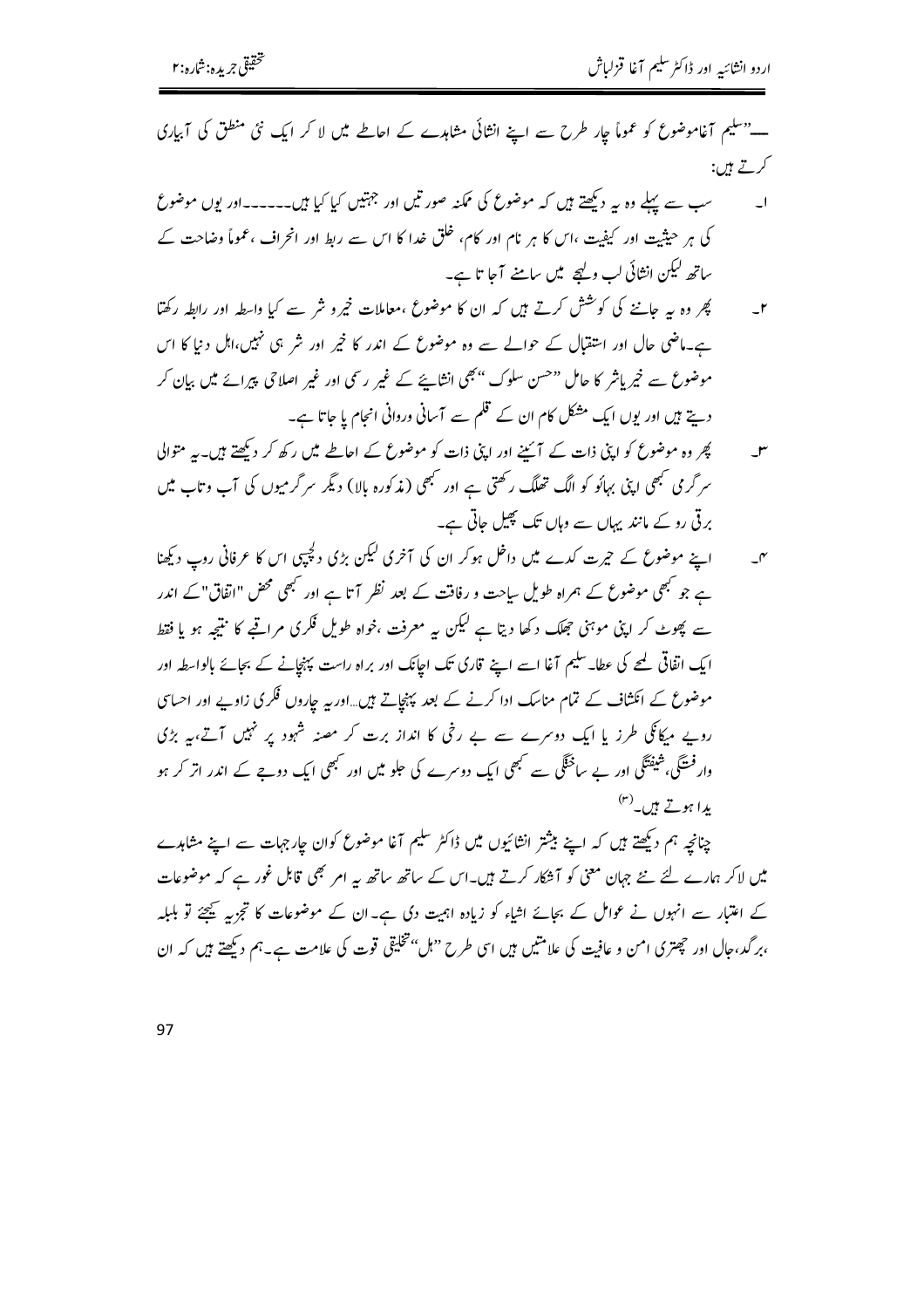کے ہاں استفہامیہ انداز بھی پایا جاتا ہے اور وہ بڑے ملکے پھلکے انداز میں زندگی کی حقیقوں کو عیاں کرتے چلے جاتے ہیں۔بے ساخلگی اور روانی جیسی صفات بھی ان کے ہاں بکثرت نظر آتی ہیں۔ ایں حوالہ سے ان کے انشائیہ "بلبلہ "سے ایک اقتباس ملاحظہ فرمائیں:

" کیا انسانی زندگی بھی بلیلے ہی کی مانند نہیں؟ پھر کئی بار میں خود سے یوچھتا ہوں کہ میں جو ہر روز حجلسا دینے والی گرمی میں ٹھنڈے میٹھے بلبلے بناتا ہوں آخر ان کا مقصد کیا ہے؟ کہیں میں انسان کے جسم پر لگے ہوئے زخموں پر بھاہا رکھنے کی معصومانہ حرکت کا مر تکب تو نہیں ہو رہا؟ لیکن پھر میں خود سے سوال کرتا ہوں کہ وہ یراسرار <sup>ہستی</sup> جو <sup>کس</sup>ی ساہ نککی سے کہکشاں کے رنگین اور منور بلبلوں کو بڑی بے نیازی سے فضا میں <del>ب</del>ھیر رہی ہے وہ کس مقصد کے تحت ایپا کر رہی ہے تو مجھے اپنے سوال کا کوئی جواب نہیں ملتا اور میں نککی کو صابن ملے پانی میں ڈبو کر زور زور سے بلبلے بنانے لگتا ہوں۔ایک کے بعد دوسراہ دوسرے کے بعد تیسرا، پھر بلبلوں کی لڑیاں، آنسوؤں کی لڑیاں۔ آخر آنسو کا بھی تو کوئی مقصد نہیں ہو تا۔ذرا دل کو تھیں گکی اور آنسو یک سے ٹوٹ کر گرا۔تو کیا ہے ساری کائنات کسی کی پکوں سے ٹوٹا ہوا ایک آنسو ہے؟ بے مقصد۔آغاز اور انحام سے بے نیاز۔"<sup>(۴)</sup>

سلیم آغا بے اختیار ساد گی اور خیال آفرینی کے ساتھ مذکورہ بالا اقتتاس میں قاری کے احساس کو مہمیز لگاتے ہوئے مخلّف اعمال کی مفسرانہ توجہہہ بیان کرتے ہیں۔ڈاکٹر انور سدید بھی ان کی اس صفت کے بارے میں اظہار خیال کرتے ہیں کہ<sup>ے"</sup> اس کے انشایئے "موم بتی"، "سمندر"، "برگد"، "جال" اور "کرسی" وغیرہ پڑھ کر احساس ہو تا ہے کہ اس نے گردو پیش کو غائر نظر سے دیکھا اور اس سے نئے تجربات حاصل کیے ہیں۔"ہل جلانا" میں وہ زمین کے پاتال میں اترنے کی کوشش کرتا ہے لیکن "ہلبلہ" اور" برگد ' 'میں وہ اس زمین پر آسان بن کر روشنی اور ساہہ بھیر تا ہوا نظر آتا ہے۔"کرسی "اور" چھتری" میں بازار حیات سے بے لوث گزر جانے کے باوجود اس نے حوادث زمانہ کی تہہ میں اترنے کی کوشش کی ہے… اور یوں موضوع ایک ایپا گیند ہے جو سلیم آغا کے تار نگاہ سے بندھا ہوا ہے۔گیند سلیم آغا کے ہاتھ میں آتا ہے تو وہ اس سے کھیلنے کے بجائے اسے معاشرے کے آنگن میں چیپنک دیتا ہے اور پھر جو کیفیت پیدا ہوتی ہے اسے بعینہ قارکی تک پہنچا دیتا ہے۔"<sup>(۵)</sup>

بوں قاری ان کے ساتھ ساتھ خیال کی وادیوں میں سفر کرنے لگتا ہے۔وہ خود بھی حیران ہوتے ہیں اور اپنے قار ٹین کو بھی استعجاب میں ڈال دیتے ہیں۔ڈاکٹر بشیر شیفی ان کے اس انداز کے بارے میں لکھتے ہیں: "سلیم آغا کے انشائیوں کی ایک اہم خصوصیت ان کی معصوم حیرت اور استعجاب ہے جو مختلف اشاء کی ماہیت جاننے کی خواہش سے پہدا ہو تا ہے۔"<sup>(۲)</sup>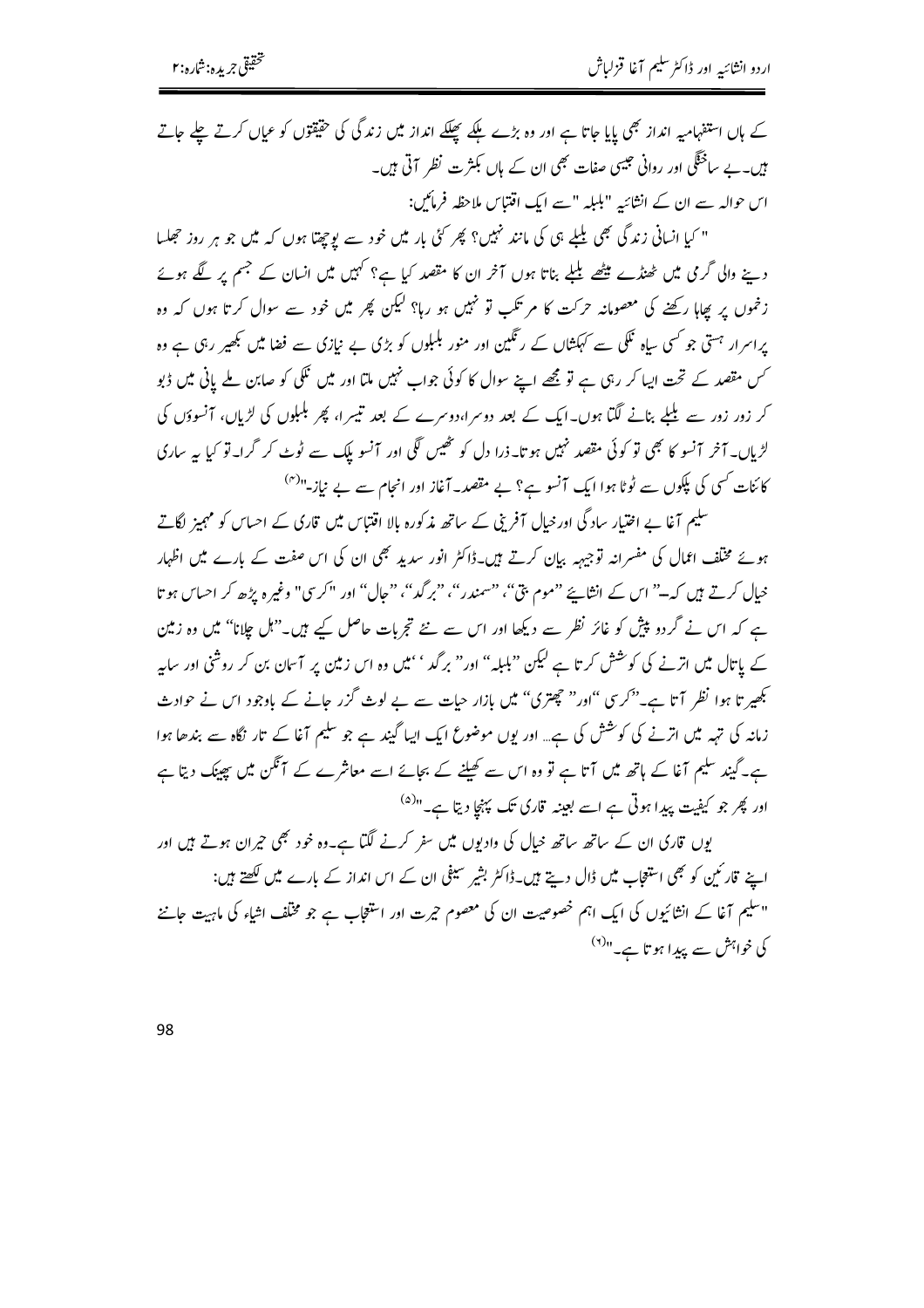اشاء کی ماہیت کا تجسں بھی ان کے ہاں نمایاں ہے۔وہ نادر تشبیہات کے ذریعے ہمیں نئے نئے جہان معنی کی سپر کرتے ہیں چنانچہ ہم دیکھتے ہیں کہ انشائیہ "موم بتی"میں معنی کا ایک جہاں نظر آتا ہے۔ یہ انگشت شہادت کی طرح سیدھی ہونے کی بنا پر ہمیں بھی سیدھے راستے پر چلنے کی ترغیب دیتی ہے۔وہ موم بتی کو حوصلہ و جرات کاوسیلہ بھی بتاتے ہیں اور اس کی لو کو تلوار سے مشابہ قرار دیتے ہوئے یوں گویا ہوتے ہیں:

"موم بتی تو انگشت شہادت کی طرح ہے جو ہمیں صراط متقیم پر چلنے کا درس دیتی ہے اور بری سے بری صورت حال میں بھی حوصلہ اور جرات کو قائم رکھنے پر ابھارتی ہے…موم بتی کی حجکتی لو اس تکوار سے مشابہہ ہے جو آدمی کو ظلم و سٹم کے خلاف سینہ سپر ہونے کا حوصلہ بخشق ہے یہی وجہ ہے کہ اسے ہمیشہ اولمیک مواقع پر روش کیا جاتا ہے تاکہ لوگوں میں نیا جوش اور ولولہ بھر دے…موم بق ایثار اور قربانی کا عظیم شاہکار ہے کیوں کہ یہ اپنے آپ کو ختم کر کے دوسروں کو اجالا عطا کرتی ہے۔"<sup>(۷)</sup>

ہم دیکھتے ہیں کہ سلیم آغا نے موم بتی کے لیے تلوار کی نادر تشبیہ استعال کی ہے اور اسے جوش و ولولہ اور اپٹار وقربانی کا ایک عظیم شاہکار قرار دیتے ہوئے ہمارے لیے علم عرفان کے نئے دریجے کھول کر رکھ دیئے ہیں اسی طرح دیکھیں تو ان کے انشائیوں"موم بق"،"حال"،"سمندر"،" کر سی"،"ل"،"چھتری"،"دور بین"، "ہیں "ا "بلبلہ" وغیرہ میں ایک عرفانی کیفیت بھی سامنے آتی ہے۔وہ ہمیشہ اپنے موضوع سے وابسگی سے خیالات کی نئی نئی قندیلیں روشن کرتے ہرں بات سے بات نکلی ہے اور موضوع کی تمام جہات کو منور کرتے ہوئے وہ دوبارہ موضوع کی طرف پلٹ آتے ہیں اور ہمارے جذبات میں نئی لہر ڈور جاتی ہے۔

جمیل آذر ان کے انشائیوں میں اس موضوعات وابستگی کے بارے میں اپنے خیالات کا اظہار ان الفاظ میں کرتے ہیں:

۔<br>جمیل آذر، سلیم آغا کے موضوعات پر تبصرہ کرتے ہوئے اپنی رائے کا اظہار ان الفاظ میں کرتے ہیں:

"سلیم آغا کے انشائیوں میں جو چیز قدر مشترک ہے۔وہ اس کی موضوع کے ساتھ وابستگی ہے جسے وہ تجزیاتی مشاہدے اور فن کارانہ غیر وابستگی کے ساتھ پیش کر تا ہے۔خیالات لطیف کی نٹھی قندیلیں حِمگانے لگتی ہیں۔ ایک خیال دوسرے خیال کو جلا دیتا چلا جاتا ہے تا آنکہ وہ اپنے خیال کی آخری تیز ضو دکھا کر قاری کے خیال کی لو تیز کر دیتا ہے۔جس سے اس کا ذہنی افق مزیدِ کشادہ ہو جاتا ہے۔وہ نہایت خلوص،محبت اور اعتماد کے ساتھ ہمیں اپنے مشاہدے ، تجربے اور خیالات میں شر کت کی دعوت دیتا ہے۔"<sup>XA</sup>

یہاں جمیل آذرنے سلیم آغا کے انداز بیاں سے پیدا ہونے والی کیفیت بیان کی ہے۔وہ کہتے ہیں کہ ان کے انشائیوں کی خونی ان کا موضوع سے وابستہ رہنا ہے۔ہہ وابستگی سلیم آغا کے تجربہ اور مشاہدہ کے ذریعے سے قاری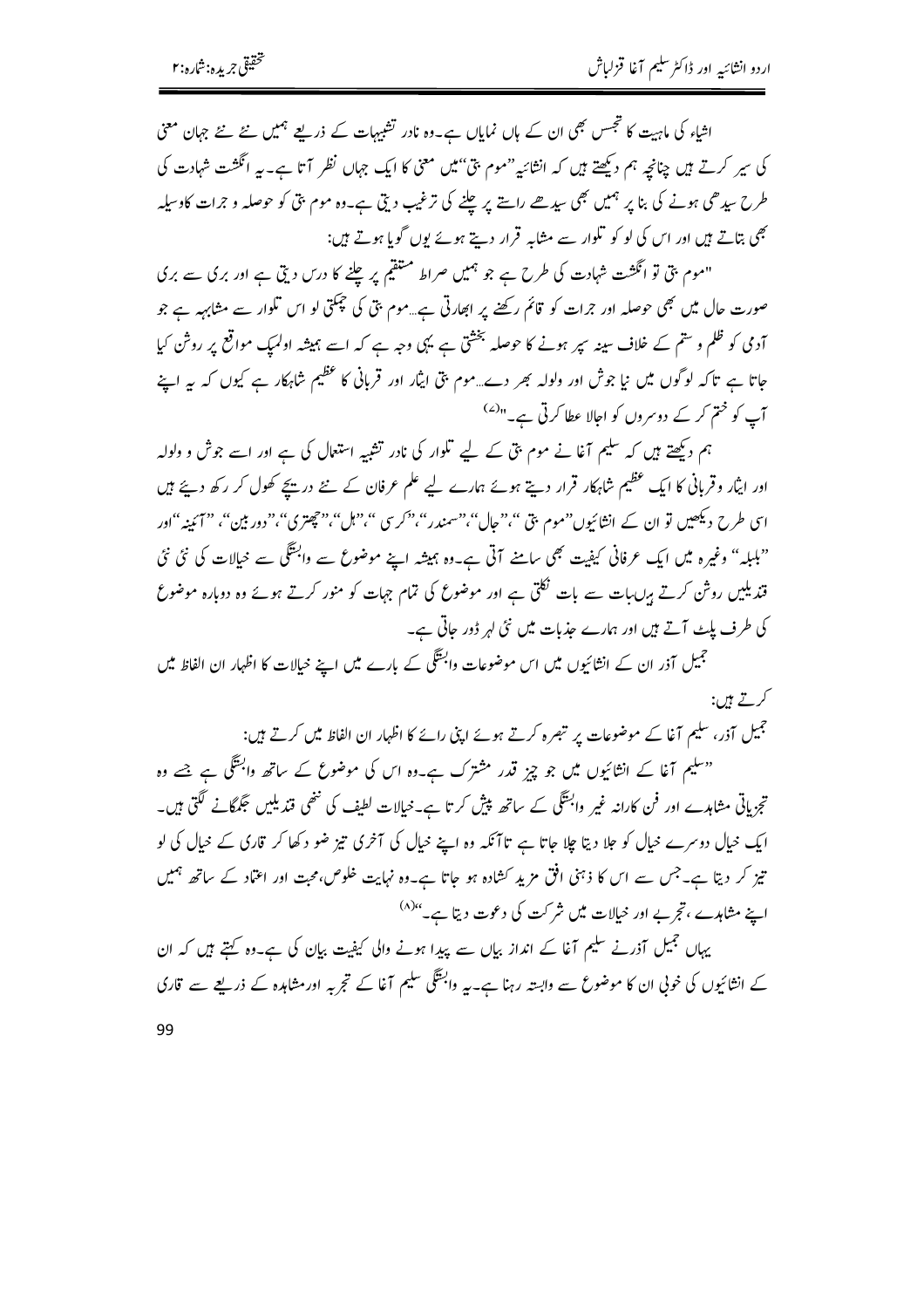کے خیالات کو مہیز لگاتی ہے اور سلیم خیال کی لو کو بلند سے بلند کرتے چلے جاتے ہیں اور پڑھنے والوں پر علم و عرفان کے نئے راز افشا کرتے ہیں۔ان کا انشائیہ" سر گوشاں" ایسے ہی عرفان کی بنیاد فراہم کرتا ہے۔مندرجہ ذیل اقتباس اسی امر کی ترجمانی کرتا ہے:

'' مجلسی گفتگو کے دوران حاضرین کے بولنے کا انداز اکثر وبیشتر منافقانہ ہوتا ہے یعنی دل اور زبان میں آمدرفت کا سلسلہ کچھ دیر کے لیے معطل ہو جاتا ہے۔ایسے میں اگر مجلس کے شرکاء میں سے کو ئی اجانک سرگوشی کرنے کے انداز میں اپنے ساتھی سے ہم کلام ہو جائے تو یوں لگتا ہے جیسے اس کے اندر کی ساری سچائی قفس کی تیلیوں کو توڑ کر ہو نٹوں کی منڈیر پر آبیٹھی ہے اور وہاں سے بے آواز سا نغمہ سرمدی بن کر اپنے دوست کے کان میں منتقل ہو رہی ہے جو اس لمحے اس کا ہمزاد معلوم ہو تا ہے۔ <sup>ہوں</sup>

ان کے ۲۲ انشائیوں کادوسرا مجموعہ" آمنا سامنا"ہے جس میں شامل انشائیوں کے موضوعات درج ذیل ہیں: ا۔صدائے بازگشت ۲۔ناریل س بھول جانا ۲۔زبان ۵۔خوش فہمی ۲۔پیپنہ سے۔انگلیاں ۸۔بادل ۹۔نعمت خانہ ۱۰۔ سورج اا۔مقناطیس ۱۲۔ آمنا سامنا ۱۳۔جنگل ۱۴۔ کاغذی پیر ہمن ۱۵۔ دور بین ۱۲۔گلی ساحال ۱۸۔بلیلہ ۱۹۔کرسی ۲۰۔ ہل جلانا ا۲۔موم بقی ۲۲۔دھاکہ۔

ڈاکٹرسلیم آغا نے اس انشائی مجموعہ میں بھی نئے نئے نکات تراشے ہیں اور فرد کو زندگی بسر کرنے کا نیا زاویہ سمجھانے کی کوشش کی ہے۔انھوں نے انشائیہ کو ایسے خلا قانہ انداز مرن پیش کیا ہے کہ قاری متاثر ہوئے بغیر نہیں رہتا۔ اس انشائی مجموعہ میں بھی انہوں نے نہایت بے ساختہ اور رواں اسلوب میں اپنی دل نشین اور خوبصورت نکتہ سنجیوں کے جوہر دکھائے ہیں۔

ذیل کا اقتباس ان کے اسلوب کی روانی اور بے ساخلگی کی خوبصورت مثال ہے:

"بعض زبانیں قینچی کی طرح ہر وقت کتر کتر کرتی حلتی رہتی ہیں اور یل بھر میں سب کچھ کاٹ ڈالتی ہیں۔ اس قسم کی زبانیں دم لے کر بات کرنے کے انداز کو سخت ناپسند کرتی ہیں۔ایپی نوع کی زبان اکثر بیویوں کو الاٹ ہوتی ہیں۔دوسری بڑی بات اُن زبانوں کی ہے جو ہاں میں ہاں ملانے ہی میں اپنی عافیت دیکھتی ہیں۔بیہ صرف شوہروں کے نصیب میں لکھی گئی ہیں۔ پھر کچھ زبانیں بڑی تخمل مزاج ہوتی ہیں جاہے ان پر مصیبتوں کے پہاڑ ہی کیوں نہ ٹوٹ جائیں یہ اف تک نہیں کر تیں۔ایچ زبانیں اللہ کے خاص خاص بندوں کو ہی عطا ہوتی ہیں۔'' '' درجہ بالا انشائی اقتباس میں ہم دیکھتے ہیں کہ داکٹر سلیم آغا زبانوں کی اقسام کو مو ضوع شخن بناتے ہوئے

شوہر وں اور ببولوں کی زبان اور ان کے م اتب پر بڑی بے ساخنگی سے روشنی ڈالتے ہیں ان کا یہ جملہ کتنا خوبصورت

100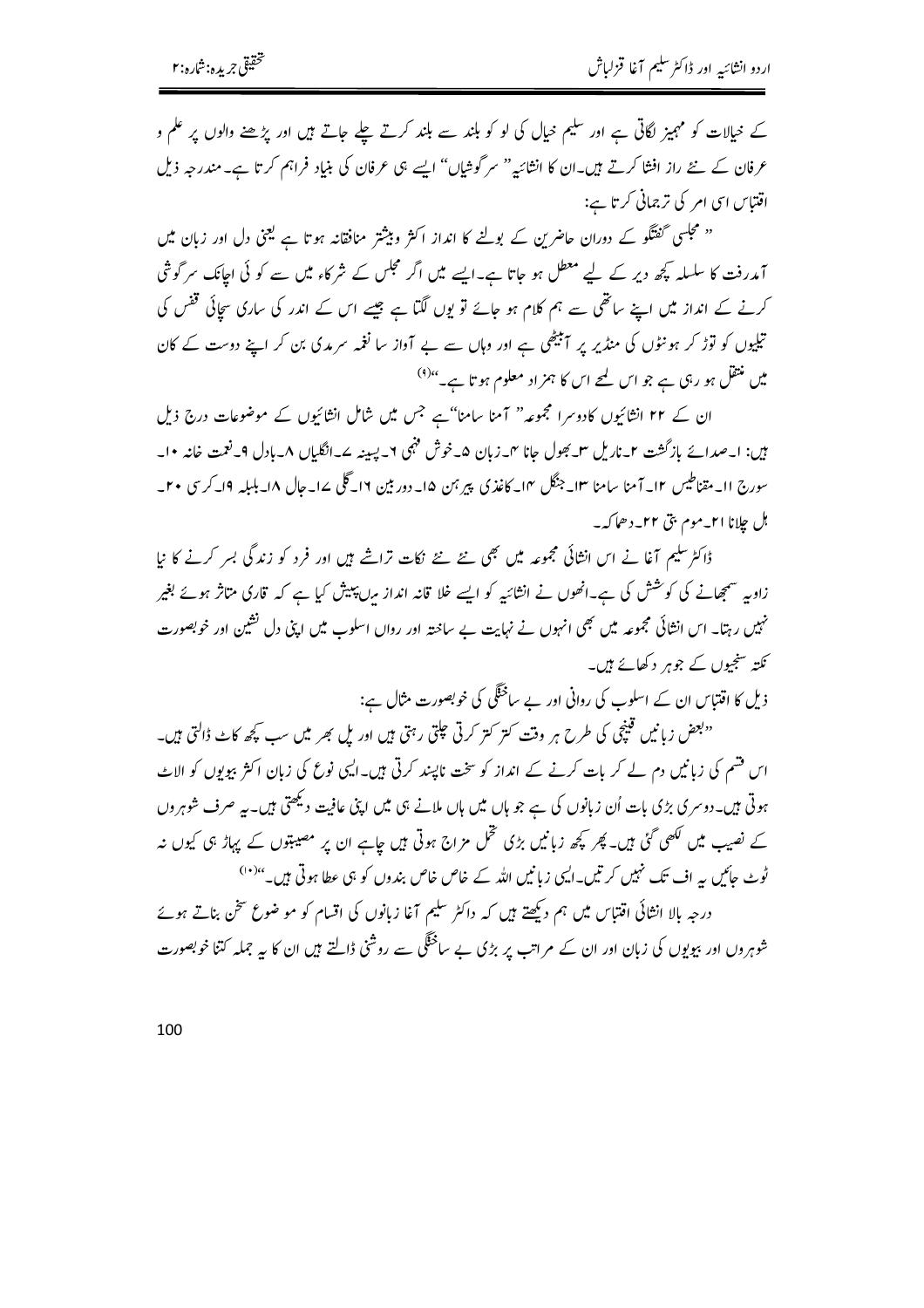اور رواں ہے کہ" بعض زبانیں قینچی کی طرح ہر وقت کتر کتر علتی رہتی ہیں"۔اس بے لاگ حقیقت کے بیان پر انہیں بے اختیار داد دینے کو جی جاہتا ہے۔

ڈاکٹر سلیم آغا کی ایک اور خاصیت غیر جمالیاتی اشاء کے جمالیاتی پہلوکا انشائی بیان بھی ہے۔جمالیات ان کے انشائیوں کی حان ہے۔حچوٹے حچوٹے خوبصورت روبوں، جذبوں اور حقیقتوں کا منفرد اور دلکش بیان ان مظاہر میں بوشیدہ پرت در پرت معنی کا سامان ہمارے لیے آگہی کے نئے در یحے کھولتا ہے۔ ذیل کا اقتباس اس حقیقت کی عکاسی کرتا ہے:

"دیکھنے میں ناریل کچھ غیر جمالیاتی قشم کی چیز ہے۔ بعض اوقات اس کا خارجی پیکر کسی نوعمر شرارتی لڑے کے سر پر اگے بالوں کا ایک ایبا ٹوکرا معلوم ہو تا ہے جو گنگھی ، قینچی کی دست برد سے ایک معقول مدت تک محفوظ و مامون رہا ہو۔ پھر کسی وقت ناریل کی شکل و صورت خارپشت کی بہ نسبت باسکٹ پال سے زیادہ ملنے لگتی ہے گر پاسکٹ پال کی طرح اندر سے خالی مغز نہیں ہو تا بلکہ اس کا اندر کافی پر مغز ہو تا ہے جسے عرف عام میں گری کہا جاتا ہے۔اس کی گری ملائم اور شفاف سنگ مر مر ایپی مضبوط جاردیواری کے بیچوں بیچ ٹھنڈے میٹھے پانی کی ایک حجیل ہے جہاں سے ہر یری زاد و آدم زاد بلا اجازت اینی یہاس بچھاتا سکتا ہے۔"<sup>(!)</sup>

اس انشائی مجموعه میں بھی داکٹر سلیم آغا کا اسلوب نہایت شگفته و رعنا ہے۔پہاں بھی ہمیں نادر استعارات ، خوبصورت تشبیہات اور منفرد علاماتی انداز نظر آتا ہے۔ڈاکٹر انور سدید سلیم آغا کے اسلوب پر روشی ڈالتے ہوئے ان کے انداز و بیان کے بارے میں یوں گویاہوتے ہیں:

"سلیم آغا کا انشائیہ چوں کہ حال کے لیے کی پیدا وار ہے اس لیے اس کے ہاں بھی ایک متبسم نشاطیہ کیفیت زیادہ نمایاں ہے۔اہم بات ہہ ہے کہ وہ استہزاء یا خمسخر پیدا کرنے کی کوشش نہیں کرتا۔طنز کی جراحت یا مزاح کی فکاہٹ بھی اس کے ہاں ابھری ہوئی نہیں ملتی۔البتہ استعاراتی اسلوب، نادرہ کار تشبیہات اور علامتی انداز کے استعمال فراواں سے اس نے شَکْفَتَگی اور رعنائی پیدا کی ہے۔''<sup>(۱)</sup>

مذکورہ بالا اقتتاسات کی روشی میں ہم دیکھتے ہیں کہ سلیم آغا کا اُردو انشائیہ میں اپنا ایک انداز ہے جس کے تحت ان کے انشائیوں میں ادنی لطافت یائی جاتی ہے۔خیالات میں نکتہ آفرینی اور اسلوب میں شگفتہ زبانی ان کے ۔<br>خاص اوصاف ہیں۔ان کے انشاپئے حال کی لمحات کی پیداوار ہیں اور ہمیں تنبسم آمیز کیف فراہم کرتے ہیں۔وہ استہزا یا تمسخر پیدا کرنے کی بجائے استعاراتی اسلوب ، منفرد و نادر تشبیہات اور علامتی انداز سے اپنے انشائیوں میں شکفتگی پیدا کرتے ہیں۔سلیم آغا کے انشایئے پڑھتے ہوئے یوں محسوس ہو تا ہے کہ جیسے آپ ان کے ساتھ ہی سر گرم سفر بیں۔

101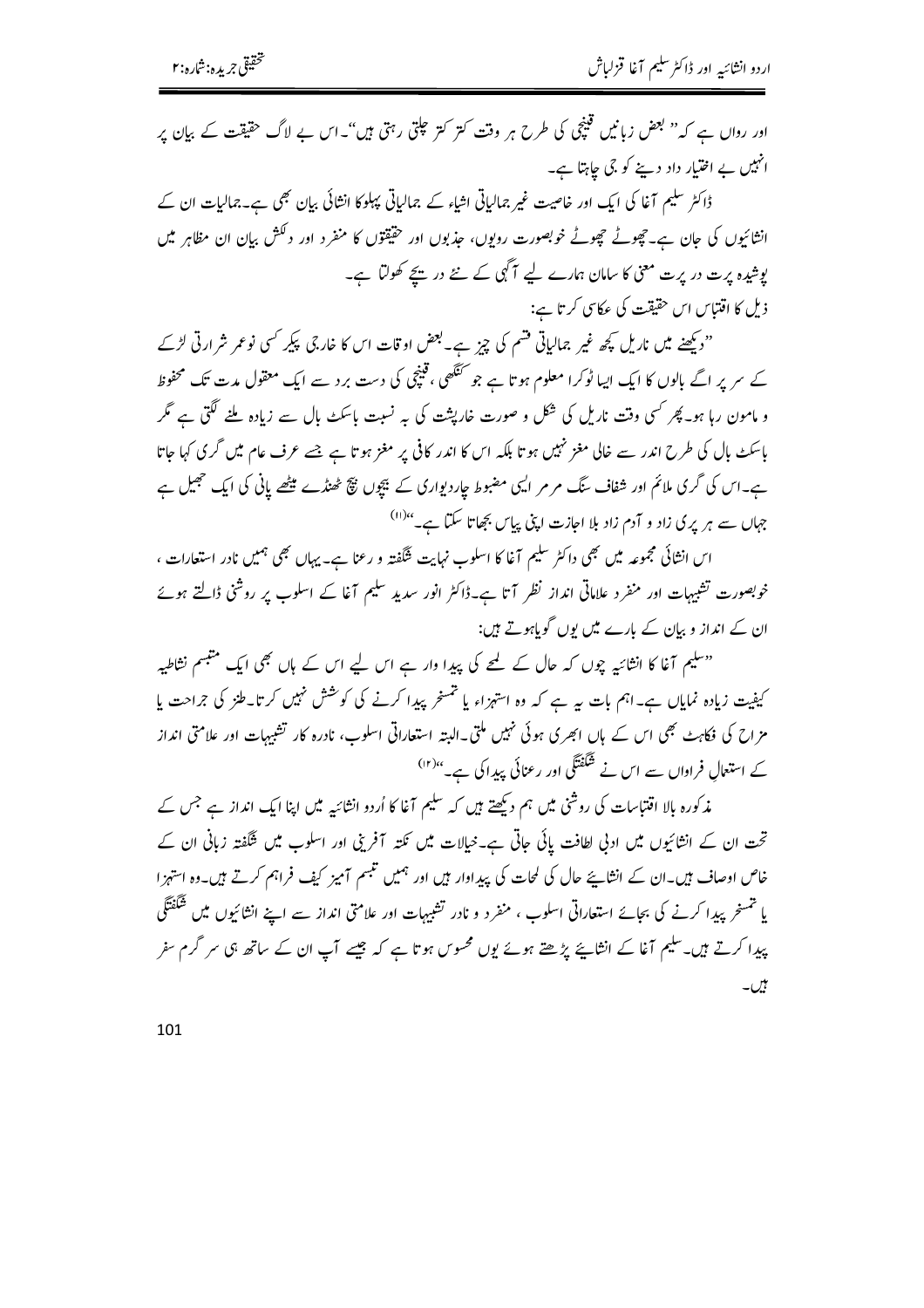"نام میں کیا رکھا ہے"سلیم آغا قزلیاش کے انشائیوں کو تیسرا مجموعہ ہے۔اس انشائی مجموعے میں شامل انشائیوں کے موضوعات حسب ذیل ہیں: ا۔ایک دو تین ۲۔چوہے ۳۔آنسو بہانا ۴۔قصہ گردن کا ۵۔غسل اور عنسل خانے ۲۔نام مرایکیا رکھا ہے بے۔خوف کھانا ۸۔شر افت 9۔کان •ا۔لیاس اا۔کھال کے صدر نگ

ڈاکٹر سلیم آغا کے انشائیوں میں وسعت مشاہدہ اور تجربات کے باعث ان کا ہر جملہ قاری کو حیرت و انبساط سے سر فراز کرتا ہے۔ان کا ہر جملہ دل آویز، مثین اور علمیت سے بھر یور ہے اور وہ اسے نہایت ملکے پھلکے اور شگفتہ انداز میں بیان کرتے ہوئے ایں ایپی نکتہ آفرینی کے شاہکار بناتے ہیں کہ جو ہمارے خیالات میں ہلچل مجادیتے ہیں۔ اسی تناظر میں ان کے انشائیہ"ایک دو تین "سے ایک اقتتاس ملاحظہ کریں:

"ڈرائنگ روم اور بیڈ روم کے تصور نے دراصل اسی روز جنم لے لیا تھا جب انسان نے خود کو چاردیواری میں محبوس کرنے کا فیصلہ کیا تھا یا یوں کہہ لیچے کہ تہذیب و تمرن کے دائرے میں پائوں رکھتے ہی اس نے اپنی زندگی کو دو حصوں میں تقسیم کر ڈالا۔ان میں سے ایک حصہ اس کا ساجی یا خارجی روپ کہلایا جس نے خود کو ڈرائنگ روم کے روپ میں آشکار کیا جب کہ دوسرے جھے نے جو ایک طرح سے اس کا داخلی عکس تھا۔ بیڈِ روم کے لباس میں خود کو منکشف کیا گویا انسان کی ذات ڈرائنگ روم اور بیڈ روم کی دو اکائیوں میں پہلے دن ہی بٹ گئی تھی۔" <sup>(r)</sup>)

سلیم آغا اپنے منفر د رجحان کی بدولت ڈرائنگ روم اور بیڈ روم کے تصور پر روشنی ڈالتے ہوئے ہمارے لیے عرفان و آڳي کے نئے در ہیچے کھولتے نظر آتے ہیں۔وہ کہتے ہیں کہ انسان نے تہذیب تمدن میں قدم رکھتے ہی زندگی کو دو حصوں میں بانٹ دیا ہے اس طرح وہ ہماری ڈرائنگ روم کی زندگی اور بیڈ روم کی زندگی کے دو متضاد روبوں کی نئی جہات کو نہایت شستہ انداز میں ہمارے سامنے لاتے ہیں۔ ذيل كا اقتباس ملاحظه كرس:

"باہر کے کانوں"میں اتنی سکت کہاں کہ اندر کی آواز س سکیں۔اس کے لیے اندر کے کانوں کے پٹ کھلیں گے تو بات بنے گی۔آلہ گوش لگانے والوں کو میر ا بیہ مشورہ ہے کہ وہ باہر کی آوازوں کو مزید سننے کی کوشش کر کے خود کو ہلکان نہ کریں۔انھیں جاہیے کہ آلہ گوش سے دست کش ہوکر ان ساٹوں کو سنیں جن کی گم آواز ہی اصل آواز ہے۔"

شاہد شیدائی ان کے انشائیوں میں تازگی کے عضر کی طرف اشارہ کرتے ہوئے یوں اظہار خیال کرتے ہیں: ''تاز گی ان کے انشائیوں کی خاص پیچان ہے۔وہ ایک ہی جملے میں بڑی سے بڑی بات کہہ جاتے ہیں اور قاری کو مسکراتے چھوڑ کر بہت کچھ سوچنے پر مجبور کر دیتے ہیں۔"<sup>(۵)</sup>